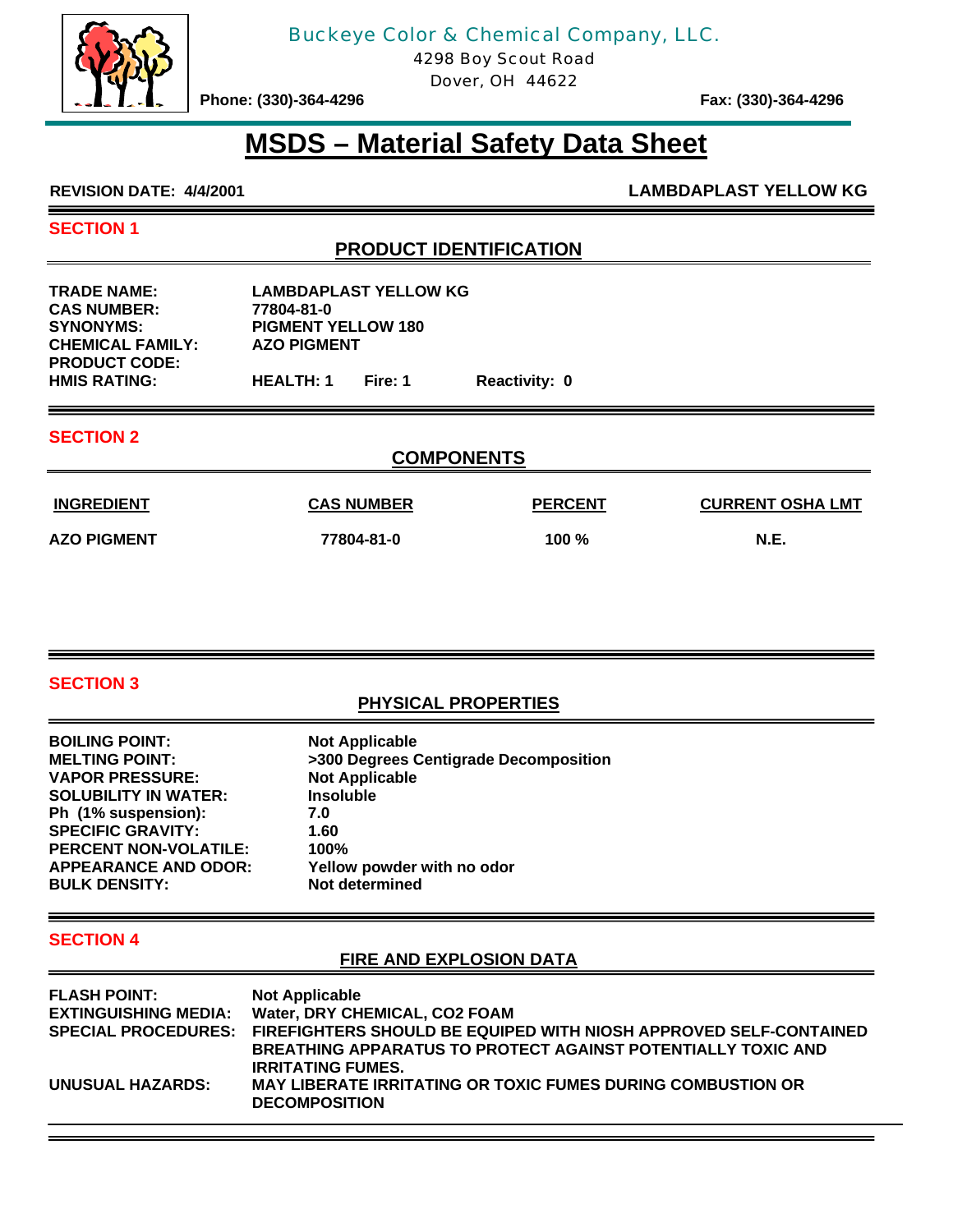#### COLORANT NAME: **LAMBDAPLAST YELLOW KG**

#### **SECTION 5**

### **REACTIVITY DATA**

**STABILITY: STABLE UNDER NORMAL CONDITIONS HAZARDOUS POLYMERIZATION: NOT APPLICABLE INCOMPATABILITY: STRONG OXIDIZING AND REDUCING AGENTS HAZARDOUS DECOMPOSITION PRODUCTS: CO, CO2, OXIDES OF NITROGEN, AND OTHER POTENTIALLY TOXIC FUMES.** 

#### **SECTION 6**

#### **PERSONAL PROTECTION EQUIPMENT INFORMATION**

| <b>RESPIRATORY PROTECTION:</b>         | APPROVED DUST RESPIRATOR. AVOID INHALATION OF DUST.                     |
|----------------------------------------|-------------------------------------------------------------------------|
| <b>PROTECTIVE GLOVES:</b>              | <b>RUBBER</b>                                                           |
| <b>EYE PROTECTION:</b>                 | <b>SAFETY GOGGLES</b>                                                   |
| <b>VENTILATION:</b>                    | USE LOCAL EXHAUST VENTILATION                                           |
| <b>ADDITIONAL PROTECTIVE MEASURES:</b> | NORMAL GOOD WORKING PRACTICES AND HYGIENE SHOULD BE<br><b>OBSERVED.</b> |

#### **SECTION 7**

#### **HEALTH HAZARDS**

| <b>Not Applicable</b>                  |
|----------------------------------------|
| <b>Not Determined</b>                  |
| <b>Not Determined</b>                  |
| <b>Not Determined</b>                  |
| May cause mild eye and skin irritation |
| <b>NONE</b>                            |
| <b>NONE</b>                            |
|                                        |

#### **SECTION 8**

#### **EMERGENCY AND FIRST AID PROCEDURES**

- **SKIN: REMOVE CONTAMINATED CLOTHING AND SHOES. WASH SKIN WITH SOAPY WATER. WASH CLOTHING BEFORE REUSE.**
- **EYES: IN CASE OF CONTACT, IMMEDIATELY FLUSH EYES WITH PLENTY OF WATER FOR AT LEAST 15 MINUTES. CALL A PHYSICIAN.**
- **INHALATION: IF INHALED, REMOVE TO FRESH AIR. IF NOT BREATHING, GIVE ARTIFICIAL RESPIRATION, PREFERABLY MOUTH TO MOUTH. IF BREATHING IS DIFFICULT , CALL A PHYSICIAN**
- **INGESTION: IF SWALLOWED, INDUCE VOMITING IMMEDIATELY BY GIVING TWO GLASSES OF WATER AND STICKING FINGER DOWN THROAT. NEVER GIVE ANYTHING BY MOUTH TO AN UNCONSCIOUS PERSON. CALL A PHYSICIAN.**

**ADDITIONAL MEASURES: NONE FOUND**